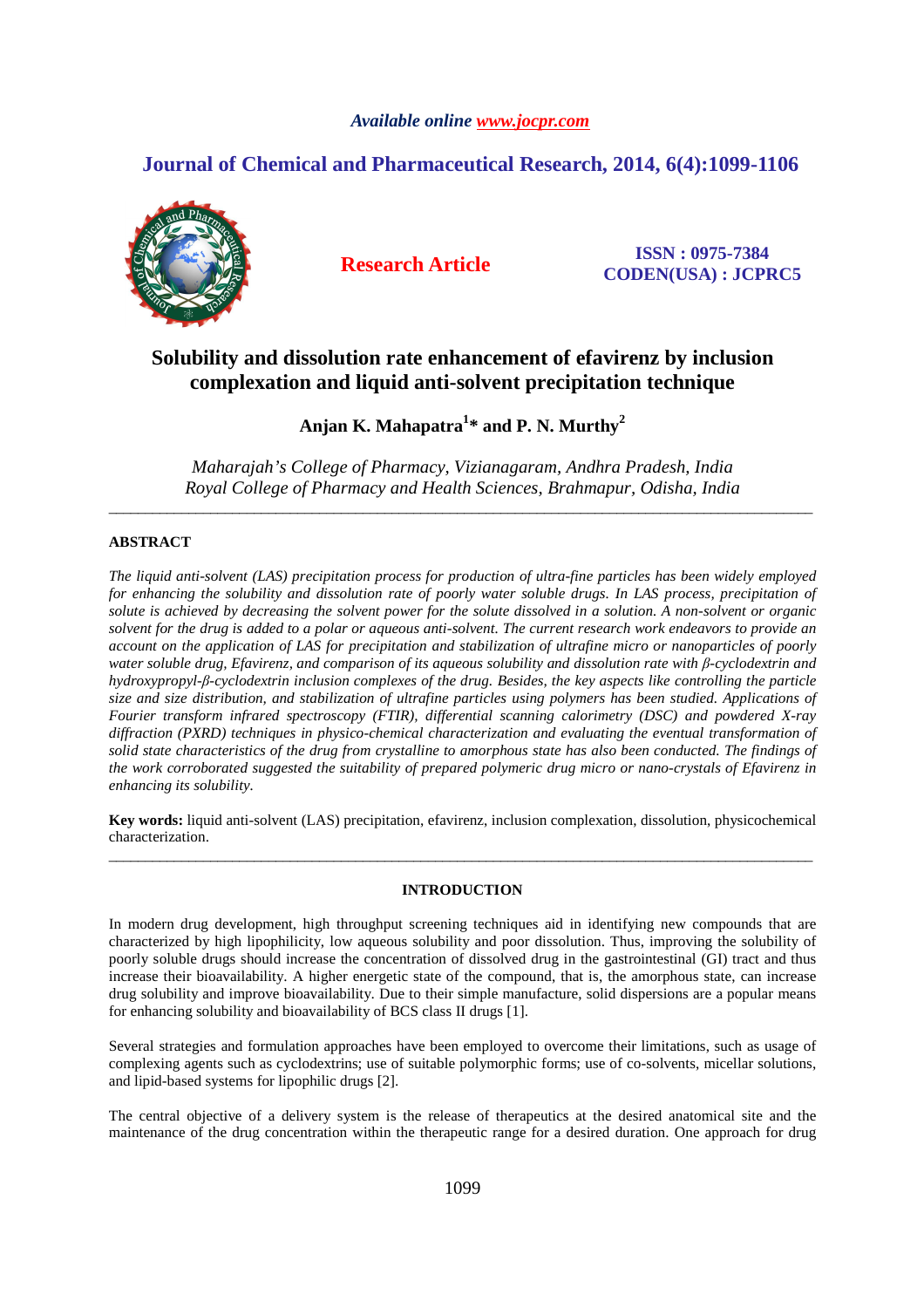delivery is to encapsulate the drug molecule inside a macrocyclic host molecule, traditionally a cyclodextrin, thereby forming discrete host–guest complexes, in which the drug molecule is protected from the aqueous environment [3]. CDs are cyclic oligosaccharides with hydrophilic outer surface and a somewhat lipophilic central cavity. In aqueous solutions CDs are able to solubilize lipophilic drugs through formation of hydrophilic inclusion complexes. These are attractive building blocks for various types of drug delivery systems due to their favorable toxicological profile and their inherent ability to partly or completely host biologically active molecules (e.g., drugs), and to protect them from the external environment. The high affinity of CDs for certain drug molecules is passed on to the carrier systems which give them with a particular drug release mechanism thus helps to improve solubility in aqueous media, dissolution rate, chemical stability and bioavailability of various drugs has been extensively investigated in recent years [4-6].

*\_\_\_\_\_\_\_\_\_\_\_\_\_\_\_\_\_\_\_\_\_\_\_\_\_\_\_\_\_\_\_\_\_\_\_\_\_\_\_\_\_\_\_\_\_\_\_\_\_\_\_\_\_\_\_\_\_\_\_\_\_\_\_\_\_\_\_\_\_\_\_\_\_\_\_\_\_*

Micronization or nanonization produces ultrafine powder either in the micron or nanometer size range with an exponential increase in the interfacial area of contact between the dissolving particles and the dissolution medium thereby enhancing dissolution rate of the drug.

Top-down methods involve breakdown of coarse particles to the required size range while bottom-up methods involve building particles from solutions by addition of anti-solvent. Mixing a solution with an anti-solvent generates super saturation that induces nucleation and simultaneous growth by condensation and coagulation. The drug must be soluble in the solvent but practically not soluble in the anti-solvent. The solvent and anti-solvent must also be miscible at the operating conditions. Mixing is a critical factor for controlling the final particle size and size distribution [7, 8].

The aim of the present study was to prepare nanoparticles of Efavirenz by the liquid anti-solvent (LAS) precipitation technique. Efavirenz is (4S)-6-chloro-4-(2-cyclopropylethynyl)-4-(trifluoromethyl)-2, 4-dihydro-1H-3, 1benzoxazin-2-one. Practically insoluble in water  $\left(\frac{20\mu g}{m}\right)$ , belongs to BCS Class II drugs. It is a Non-Nucleoside Reverse Transcriptase Inhibitor, widely prescribed for the treatment of human immunodeficiency virus type 1 infection. Its pKa and melting point, determined experimentally, were found to be 10.2 and 161-166  $^{\circ}$ C, respectively. The structure of Efavirenz is shown in **Figure 1.** 



## **EXPERIMENTAL SECTION**

## **Materials**

Efavirenz was provided by Aurobindo Pharmaceuticals, Hyderabad. β- Cyclodextrin and Hydroxypropyl-β-Cyclodextrin were from Glenmark Ltd., Mumbai. All chemical and reagents used are of analytical grade range.

## **Methodology**

# *Analytical Method*

Linear plot for Efavirenz is obtained at absorbance maxima for the drug at 250 nm with a correlation coefficient of 0.9993.

## *Preparation of Inclusion Complexes*

Inclusion complexes of Efavirenz with β-CD or HP β-CD were prepared by kneading technique in the ratios of 1:0.25, 1:0.5, 1:1, 1:2 and 1:3 (w/w Drug : Carrier). Inclusion complexes of drug with β-CD or HP β-CD were prepared by kneading using 8:2 (v/v) mixture of water - ethanol and dried at 45 to 50  $^{\circ}$ C. All the complexes were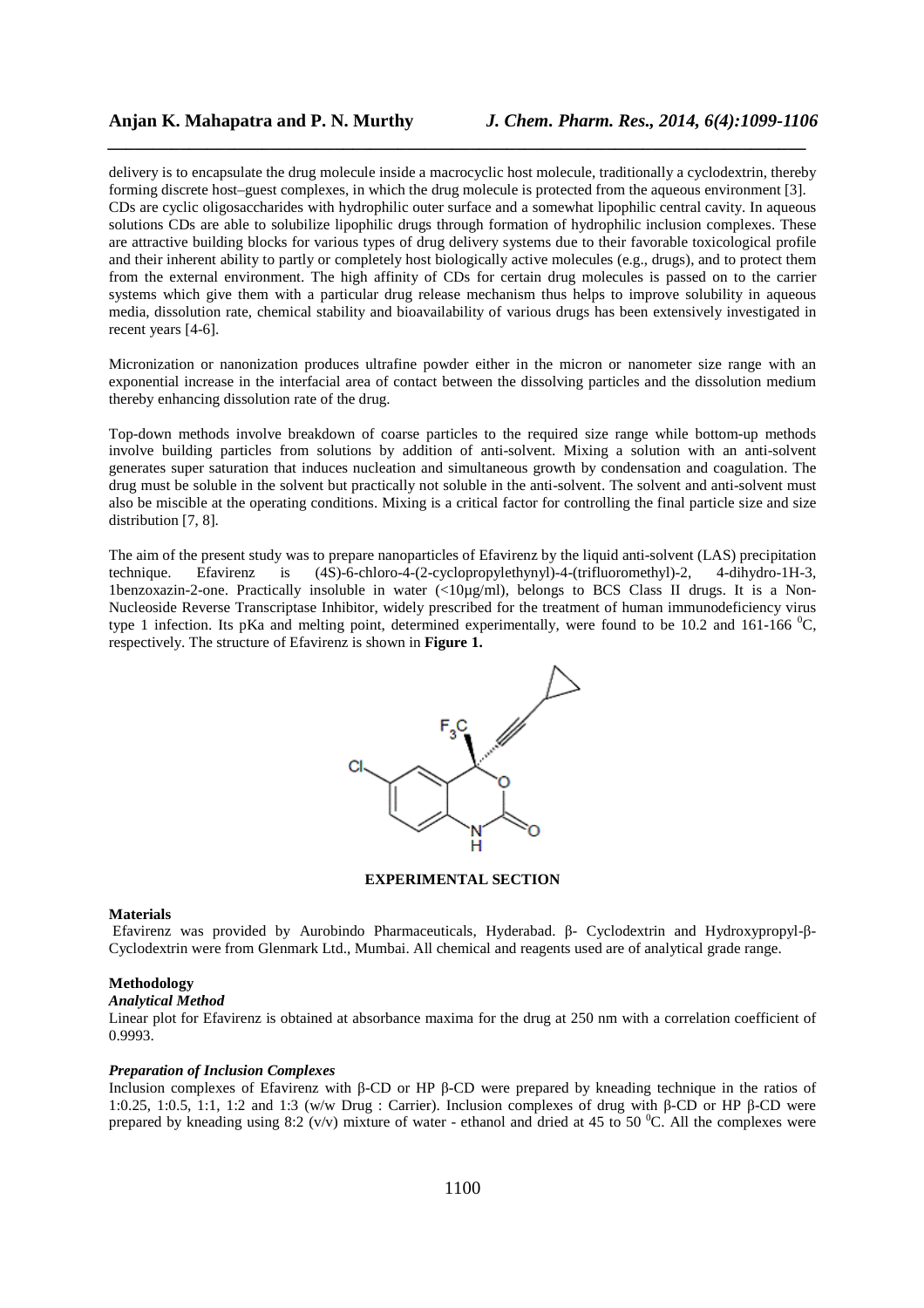prepared in triplicate and were sieved through 60 mesh sieve and stored over anhydrous calcium chloride in a desiccator.

*\_\_\_\_\_\_\_\_\_\_\_\_\_\_\_\_\_\_\_\_\_\_\_\_\_\_\_\_\_\_\_\_\_\_\_\_\_\_\_\_\_\_\_\_\_\_\_\_\_\_\_\_\_\_\_\_\_\_\_\_\_\_\_\_\_\_\_\_\_\_\_\_\_\_\_\_\_*

ICs by Physical mixing in the same drug to carrier ratio were prepared by simple mixing under trituration using a ceramic mortar [9].

#### *Anti-solvent Precipitating Technique*

Weighed quantity of drug was dissolved in ethanol in a beaker. The drug solution was then added to a beaker containing water under sonication using an ultra sonicator, using syringe with a needle (No. 26). Then the beaker content was dried on water bath to evaporate water. The obtained precipitate was then passed through 44 mesh sieve and stored in desiccators until further use.

### *Solubility studies*

The phase solubility or saturation solubility study was conducted by adding excess amount drug or formulations to vial containing 20 mL of distilled water. The system was agitated on a water bath shaker for 48 hrs and filtered. The filtrate was analyzed using UV-Visible spectrophotometer at 250 nm. The studies were carried out in triplicate and the average value was noted. The Gibbs free energy of transfer ( $\Delta G_{tr}^{0}$ ) of Efavirenz from pure water to the aqueous solution of carriers was calculated using following Eq. 1.

$$
\Delta G_{tr}^{0} = -2.303 \text{ RT log } S_0 / S_s \qquad \text{Eq.} \text{---}(1)
$$

Where  $S_0/S$  = the ratio of molar solubility of drug in aqueous solutions of carriers to that of pure water. Gibbs' free energy  $\Delta G_{tr}^{0}$  (J/mol) [9].

## *In Vitro Drug Release Studies*

Dissolution studies of Efavirenz, in pure form, ICs and precipitates by anti solvent technique were performed by using the U.S. Pharmacopoeia (USP) model digital dissolution test apparatus Type-2 (Lab India, Mumbai) at the paddle rotation speed of 50 rpm using 900 mL distilled water containing 0.5 % w/v of SLS as dissolution medium at  $37±0.5$  °C. The preparations equivalent to 100 mg of the Efavirenz was weighed using a digital balance (Sartorius) and added to the dissolution medium. At the specified times, 10 mL samples were withdrawn by using syringe filter (0.45µm) (Sepyrane, Mumbai) and then quantitated for the drug release by measuring the absorbance at 290 nm using the UV-Visible spectrophotometer (Agilent Cary 60) and volume was adjusted by fresh medium maintained at 37 ˚C after each sampling to maintain its constant volume throughout the test. Dissolution studies were performed in triplicate (n=3), calculated mean values of cumulative drug release and data were used while plotting the release curves [10].

## *Fourier-Transform Infrared Spectroscopy*

The FTIR spectra were obtained by using an FTIR spectrometer (Shimazdu, Japan). The samples were previously ground and mixed thoroughly with potassium bromide, an infrared transparent matrix, at 1:100 (Sample: KBr) ratio respectively. The KBr discs were prepared by compressing the powders at a pressure of 5 tons for 5 min in a hydraulic press. Scans were obtained at a resolution of  $2 \text{ cm}^{-1}$ , from 4000 to 400  $\text{cm}^{-1}$ .

### *Differential Scanning Calorimetry*

Thermal analysis was performed on a DSC- 6100 (Seiko Instruments, Japan). All accurately weighed samples (2 mg of Efavirenz or its equivalent) were placed in sealed aluminium pans, before heating under nitrogen flow (20 mL/min) at a scanning rate of 30  $^0$ C min<sup>-1</sup> from 30 to 300  $^{\circ}$ C. An empty aluminium pan was used as reference.

## *X-ray Diffraction*

The X-ray powder diffraction patterns were recorded at room temperature using a PW1710 X-ray diffractometer (Philips, Holland) with Cu as anode material and graphite monochromatic, operated at a voltage of 35 kV, current 20 mA. The samples were analyzed in the 2*θ* angle range of 5°–70° and the process parameters were set as: scan step size of  $0.02^{\circ}$  (2 $\theta$ ), scan step time of 0.5 s.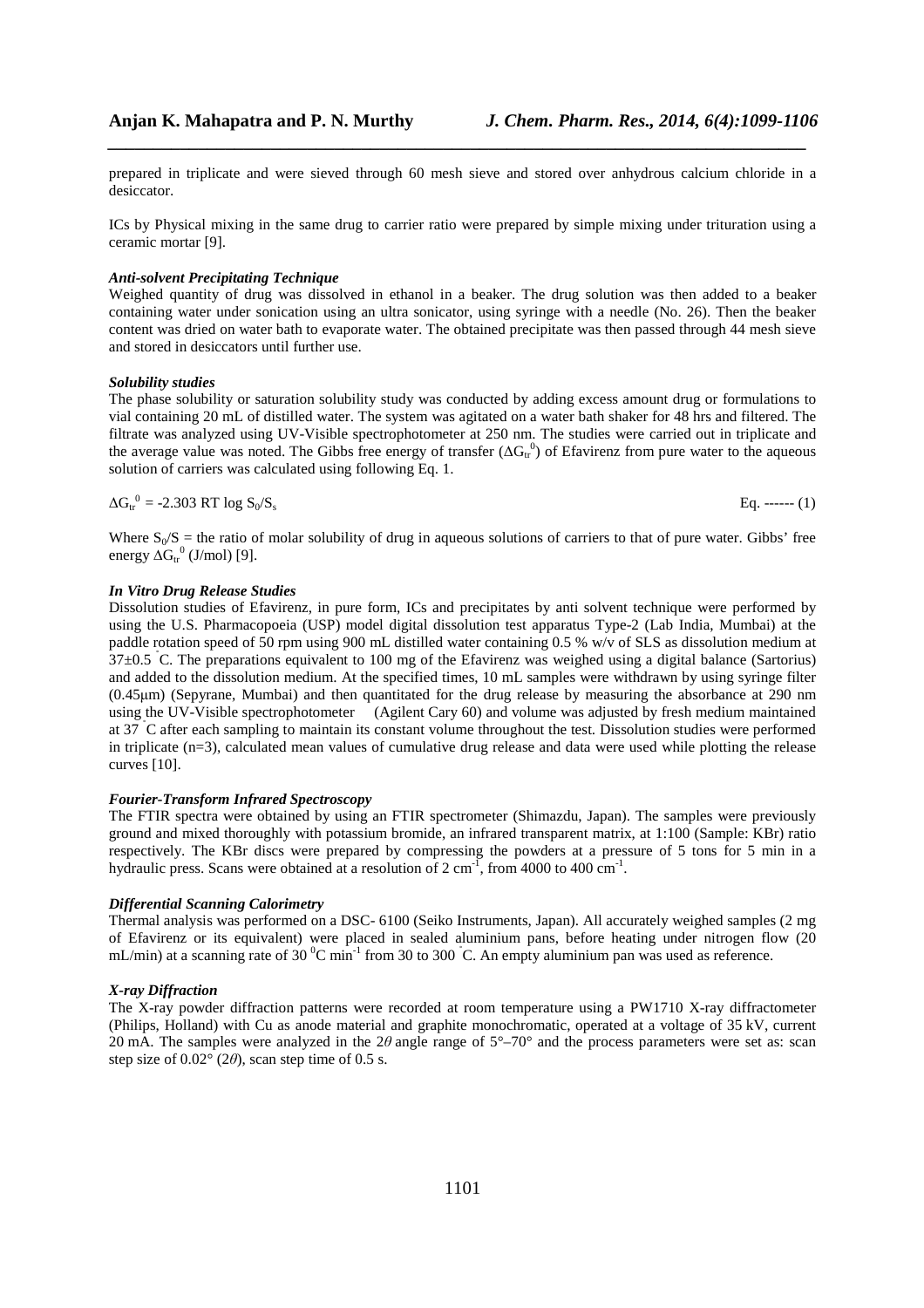## **RESULTS AND DISCUSSION**

*\_\_\_\_\_\_\_\_\_\_\_\_\_\_\_\_\_\_\_\_\_\_\_\_\_\_\_\_\_\_\_\_\_\_\_\_\_\_\_\_\_\_\_\_\_\_\_\_\_\_\_\_\_\_\_\_\_\_\_\_\_\_\_\_\_\_\_\_\_\_\_\_\_\_\_\_\_*

#### *Solubility Studies*

Solubility experiments showed that the concentration of Efavirenz in water is notably affected by the presence of carriers. Aqueous solubility of Efavirenz was noted to be 13 µg /mL; whereas the reported value of its aqueous solubility is < 10 µg/mL. With increase in concentration of β-CD and HP β-CD the solubility of Efavirenz found increased significantly. It has been found that hydrophilic carriers mainly interact with drug molecules by electrostatic bonds (ion-to-ion, ion-to-dipole, and dipole-to-dipole bonds), even though other types of forces, such as van der Waals forces and hydrogen bonds, can frequently play a role in the drug-carrier interaction. The values of Gibbs free energy associated with the aqueous solubility of Efavirenz in presence of carrier, the  $\Delta G_t^{\circ}$  values were all negative for carriers at various concentrations indicating the spontaneous nature of the drug solubilization. The values decreased by increasing carrier concentration, demonstrates that the reaction became more favourable as concentration of carrier increased (Table 1).

| Table 1: Gibbs' free energy $\Delta G_{tr}^0$ (J/mol) values from Solubility studies |  |  |  |  |  |  |  |
|--------------------------------------------------------------------------------------|--|--|--|--|--|--|--|
|--------------------------------------------------------------------------------------|--|--|--|--|--|--|--|

| <b>Polymer Concentration</b> | CD.        | $HPB-CD$   | <b>HPMC</b> |
|------------------------------|------------|------------|-------------|
| 2%                           | $-3442.63$ | $-3260.42$ | $-2332.73$  |
| 4%                           | $-4046.39$ | $-4486.22$ | $-3922.78$  |
| 6%                           | $-4092.09$ | -4697.56   | $-4291.38$  |

#### *In Vitro* **Dissolution Data**

*Dissolution Studies of Pure Efavirenz* 

The maximum dissolution for Efavirenz was found to be 43.96% after 60 minute and the dissolution profile is shown in **Figure 2.**

The drug release study from inclusion complexes by physical mixing and kneading with β –CD is given in **Table 2** 

|  |  |  |  |  | Table 2: Drug release from inclusion complexes by physical mixing and kneading with $\beta$ –CD |
|--|--|--|--|--|-------------------------------------------------------------------------------------------------|
|--|--|--|--|--|-------------------------------------------------------------------------------------------------|

| Time (min) | % DRUG RELEASE BY PHYSICAL MIXING |       |       |       | % DRUG RELEASE BY KNEADING METHOD |        |       |       |       |       |
|------------|-----------------------------------|-------|-------|-------|-----------------------------------|--------|-------|-------|-------|-------|
|            | 1:0.25                            | 1:0.5 | 1:1   | 1:2   | 1:3                               | 1:0.25 | 1:0.5 | 1:1   | 1:2   | 1:3   |
| 10         | 31.46                             | 35.06 | 39.64 | 44.14 | 26.66                             | 40.76  | 43.74 | 40.38 | 44.09 | 14.89 |
| 15         | 36.74                             | 38.79 | 40.38 | 44.48 | 27.93                             | 44.29  | 44.48 | 44.44 | 50.10 | 25.24 |
| 30         | 45.28                             | 43.11 | 52.20 | 52.34 | 30.37                             | 47.55  | 48.91 | 53.43 | 56.75 | 24.52 |
| 45         | 51.70                             | 53.03 | 56.76 | 60.04 | 31.00                             | 51.41  | 55.51 | 64.12 | 65.93 | 25.86 |
| 60         | 56.76                             | 60.25 | 64.13 | 66.15 | 32.86                             | 62.26  | 64.17 | 67.87 | 68.82 | 27.69 |

The drug release study from inclusion complexes by physical mixing and kneading with HP  $\beta$  –CD is given in **Table 3**

| Table 3: Drug release from inclusion complexes by physical mixing and kneading with HP $\beta$ - CD |  |  |  |
|-----------------------------------------------------------------------------------------------------|--|--|--|
|                                                                                                     |  |  |  |

| Time (min) | % DRUG RELEASE BY PHYSICAL MIXING |       |         |       |       | % DRUG RELEASE BY KNEADING METHOD |       |        |       |       |
|------------|-----------------------------------|-------|---------|-------|-------|-----------------------------------|-------|--------|-------|-------|
|            | 1:0.25                            | 1:0.5 | 1:1     | 1:2   | 1:3   | 1:0.25                            | 1:0.5 | 1:1    | 1:2   | 1:3   |
| 10         | 35.55                             | 39.30 | 40.39   | 44.55 | 30.82 | 43.59                             | 44.10 | 4.4845 | 45.69 | 13.14 |
| 15         | 44.13                             | 40.35 | 43.2450 | 48.57 | 31.26 | 44.40                             | 45.80 | 47.06  | 51.77 | 15.20 |
| 30         | 47.01                             | 48.39 | 53.8445 | 56.39 | 33.44 | 48.11                             | 50.85 | 55.49  | 59.61 | 17.25 |
| 45         | 53.84                             | 56.84 | 61.6336 | 66.16 | 34.79 | 55.89                             | 60.96 | 65.02  | 69.87 | 17.39 |
| 60         | 63.71                             | 64.93 | 67.80   | 72.27 | 37.11 | 64.73                             | 70.23 | 73.62  | 82.84 | 17.95 |

#### **Table 4: Drug Release Studies of Efavirenz from Precipitates by Anti-solvent Method**

| Time  | % Drug release (in presence of Different concentrations of HPMC) |         |         |         |  |  |  |
|-------|------------------------------------------------------------------|---------|---------|---------|--|--|--|
| (min) | 1:0                                                              | 1:0.125 | 1:0.25  | 1:0.5   |  |  |  |
| 10    | 44.4518                                                          | 62.5090 | 42.8645 | 22.9909 |  |  |  |
| 15    | 49.3036                                                          | 70.2204 | 43.0895 | 31.176  |  |  |  |
| 30    | 60.3654                                                          | 77.0727 | 52.3431 | 35.9631 |  |  |  |
| 45    | 65.6059                                                          | 82.8572 | 61.5313 | 43.9977 |  |  |  |
| 60    | 70.6663                                                          | 87.7663 | 69.1609 | 57.6368 |  |  |  |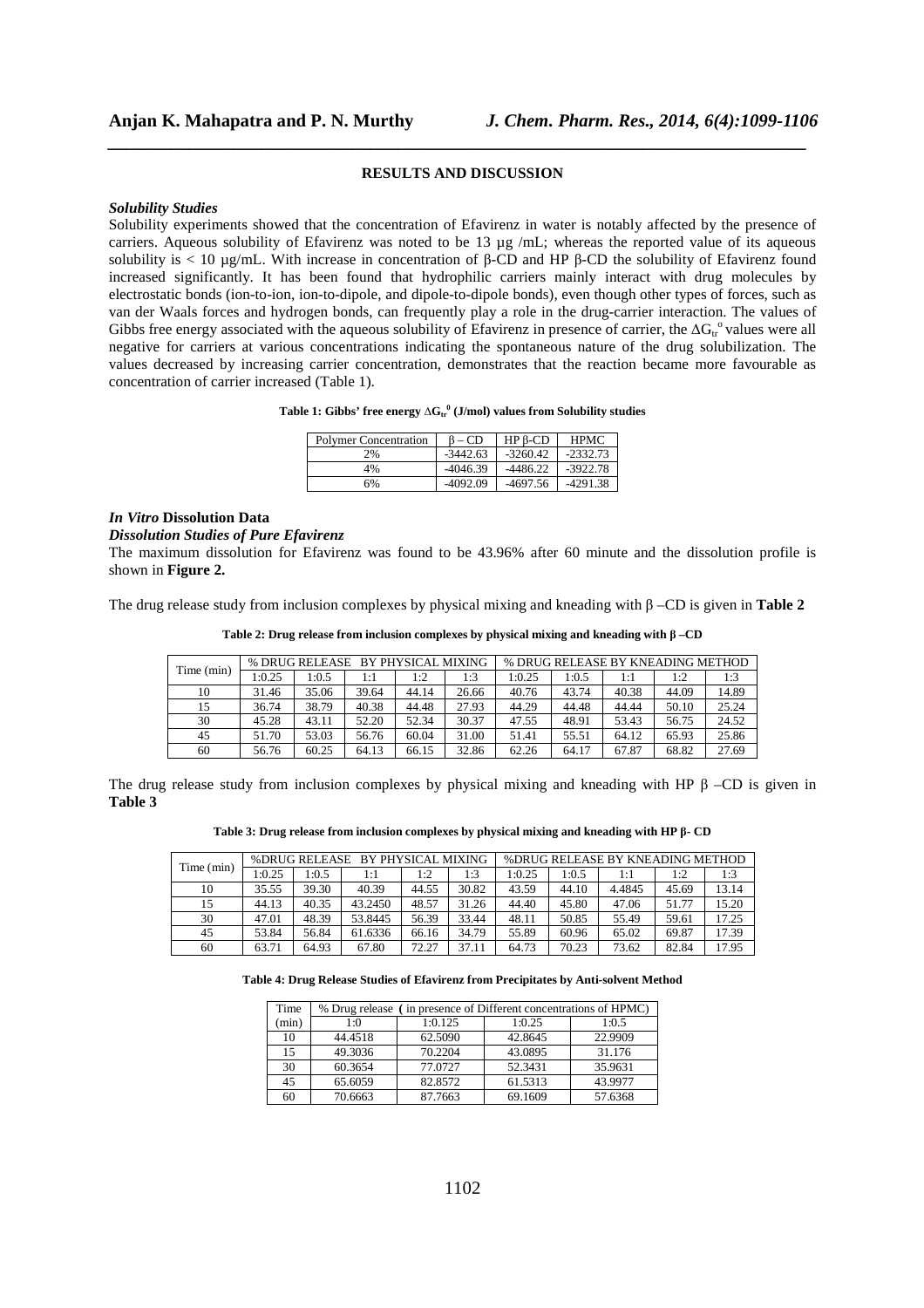The drug release study from preparation by liquid anti solvent precipitation technique in presence of different concentration of HPMC is given in **Table 4**

*\_\_\_\_\_\_\_\_\_\_\_\_\_\_\_\_\_\_\_\_\_\_\_\_\_\_\_\_\_\_\_\_\_\_\_\_\_\_\_\_\_\_\_\_\_\_\_\_\_\_\_\_\_\_\_\_\_\_\_\_\_\_\_\_\_\_\_\_\_\_\_\_\_\_\_\_\_*





**Figure 3: (A) IR spectrum overlay for Efavirenz, (B) Efavirenz with β CD 1:2 ratio (C) Efavirenz with HP β CD 1:2 ratio and (D) Efavirenz drug precipitated by LAS technique in presence of HPMC at 0.125%** 

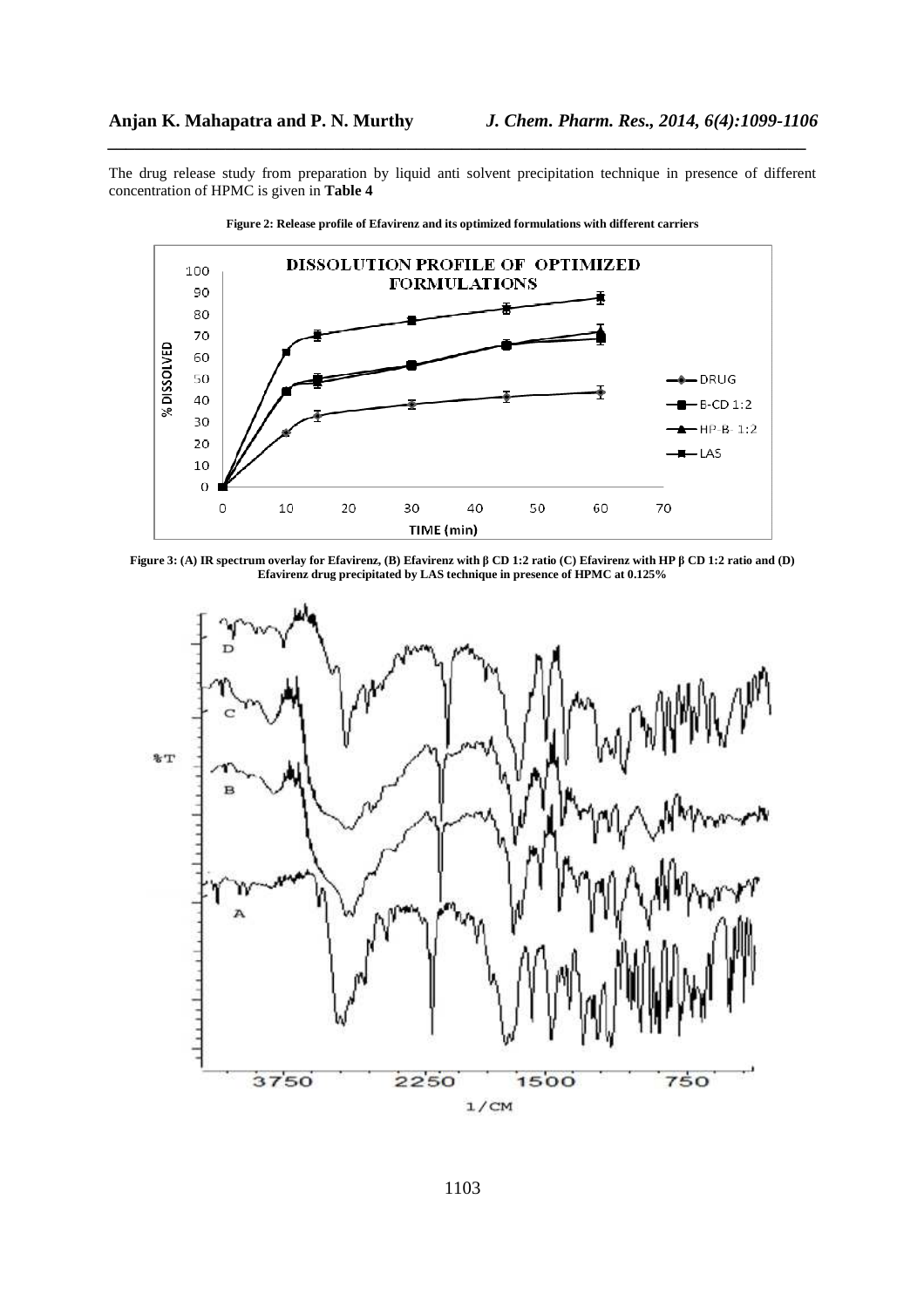The drug release profile of Efavirenz and its inclusion complexes and Antisolvent precipitation technique at their optimum ratio (1:2 rations for both β CD and HP β CD by kneading technique and anti solvent precipitation with 0.125% HPMC) is shown under **Figure 2.**

*\_\_\_\_\_\_\_\_\_\_\_\_\_\_\_\_\_\_\_\_\_\_\_\_\_\_\_\_\_\_\_\_\_\_\_\_\_\_\_\_\_\_\_\_\_\_\_\_\_\_\_\_\_\_\_\_\_\_\_\_\_\_\_\_\_\_\_\_\_\_\_\_\_\_\_\_\_*

#### **Fourier Transform Infrared Spectroscopy (FTIR):**

The IR spectrum overlay for Efavirenz (A), Efavirenz with β CD 1:2 ratio (B), Efavirenz with HP β CD 1:2 ratio (C) and Efavirenz drug precipitated by LAS technique in presence of HPMC at 0.125% (D) is given under **Figure 3.** From the IR interpretation the characteristic frequencies in FTIR spectrum of Efavirenz is given under **Table 5** 

| Peak value  | Inference                          |
|-------------|------------------------------------|
| 3180 cm-1   | N-H stretching vibration           |
| 3052 cm-1   | Aromatic C-H stretching vibration  |
| 2841 cm-1   | Aliphatic C-H stretching vibration |
| 1691 cm-1   | $C = O$                            |
| 1589 cm-1   | $C = C$                            |
| $1217$ cm-1 | C-F                                |

# **Differential Scanning Calorimetry**

The DSC thermogram overlay for Efavirenz (A), Efavirenz with β CD 1:2 ratio (B), Efavirenz with HP β CD 1:2 ratio (C) and Efavirenz drug precipitated by LAS technique in presence of HPMC at 0.125% (D) is given under **Figure 4.** 





#### **X-ray Diffraction**

The X-ray powder diffraction pattern for the optimized preparation by LAS precipitation technique which showed the satisfactory solubility enhancement of Efavirenz is only given for XRD under **Figure 5**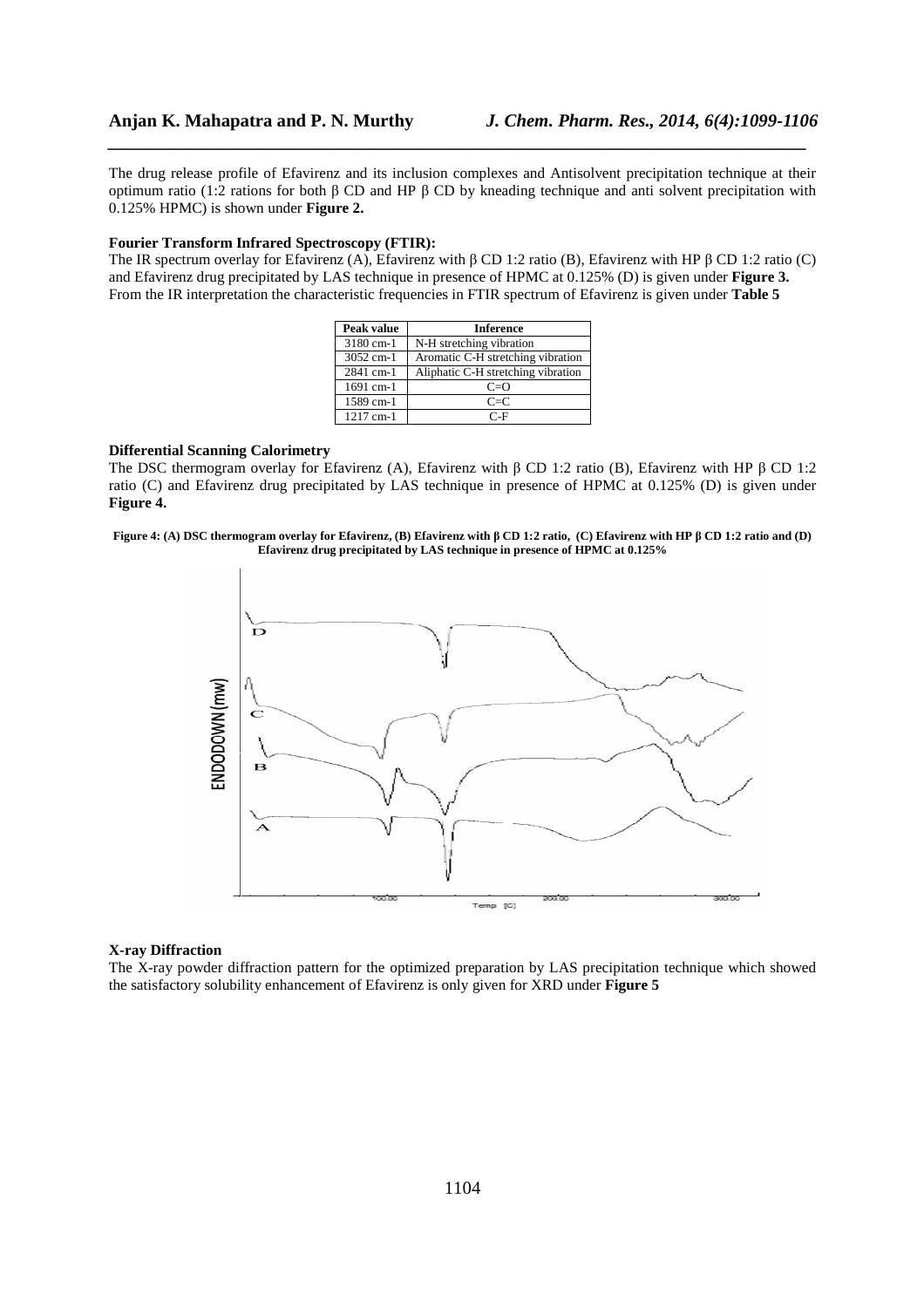

**Figure 5: XRD of Efavirenz with HPMC (LAS)** 

# **DISCUSSION**

The increase in negative values of Gibbs free energy of transfer from water to an aqueous solution of hydrophilic carriers indicated the spontaneity of drug solubilization. The solubility and dissolution rate of Efavirenz can been enhanced by the Antisolvent precipitation technique of Efavirenz in water containing HPMC. The solubility improvement of precipitated drug may be contributed due to reduction of particle size i.e., micro or nano sizing, reduction of aggregation of the drug due to presence of HPMC, absence of crystallinity, increased dispersibility and alteration of surface properties of the drug in its solid dispersion. [11]

Among the various ratios, Efavirenz precipitates obtained in presence of HPMC at 1:0.125w/w prepared by antisolvent technique showed satisfactory solubility enhancement i.e., nearly 90 % in 60 minutes, where as for pure drug of Efavirenz it is only 43 % in 60 minutes. Among various ratios of Efavirenz: HP β CD prepared by kneading method, ratio at 1:2w/w showed better enhancement of solubility i.e.,75 % in 60 minutes and it is observed that increased polymer weight ratio has no further significant benefit towards the objective of the study. The IR analysis indicates shift in peaks for Efavirenz in its inclusion complexes or precipitates but retention of characteristic peaks for the drug indicates no significant incompatibility between the drug and the carriers used. The DSC analysis shows decrease in peak intensity and homogeneous distribution of drug in the polymer carrier. The XRD analysis shows no diffraction pattern for the drug carrier precipitate indicating conversion of Efavirenz to amorphous or partially amorphous form.

This enhancement of dissolution of Efavirenz from drug carrier systems can be ascribed to several factors. Lack of crystallinity, i.e. amorphization, increased wettability and dispersibility and particle size reduction are considered to be important factors for dissolution rate enhancement. As indicative from dissolution data of physical mixtures, improvement could be attributed to higher wettability and dispersibility. Physical mixing of drug with a hydrophilic carrier results in greater wetting and increases surface available for dissolution by reducing interfacial tension between hydrophobic drug and the dissolution media. Furthermore, the drug micro crystals are embedded in the water-soluble matrix. Thus the hydrophilic carrier which presents the ability of rapidly dissolving in the dissolution medium causes rapid wetting of Efavirenz, leading to an improvement in its dissolution rate. Moreover, hydrophilic carrier encircling the hydrophobic drug decreases aggregation and agglomeration of drug particles, allowing a faster dissolution process.

## **CONCLUSION**

Nano-sizing by liquid anti solvent precipitation technique is a classical approach to enhance solubility and dissolution rate of poorly water-soluble drugs. In the present work, the micro or nano-crystals were found to have improved solubility and dissolution rate of Efavirenz. The solubilization effect of β-CD or HP β-CD may be due to the structure of the drug with the phenyl ring that fit into the cyclodextrin cavity and the complex association, strengthened by hydrogen bonding between the amino group of the drug and the OH-groups of CDs. In addition, reduction of particle aggregation of the drug, formation of microcrystalline or amorphous drug, increased wettability